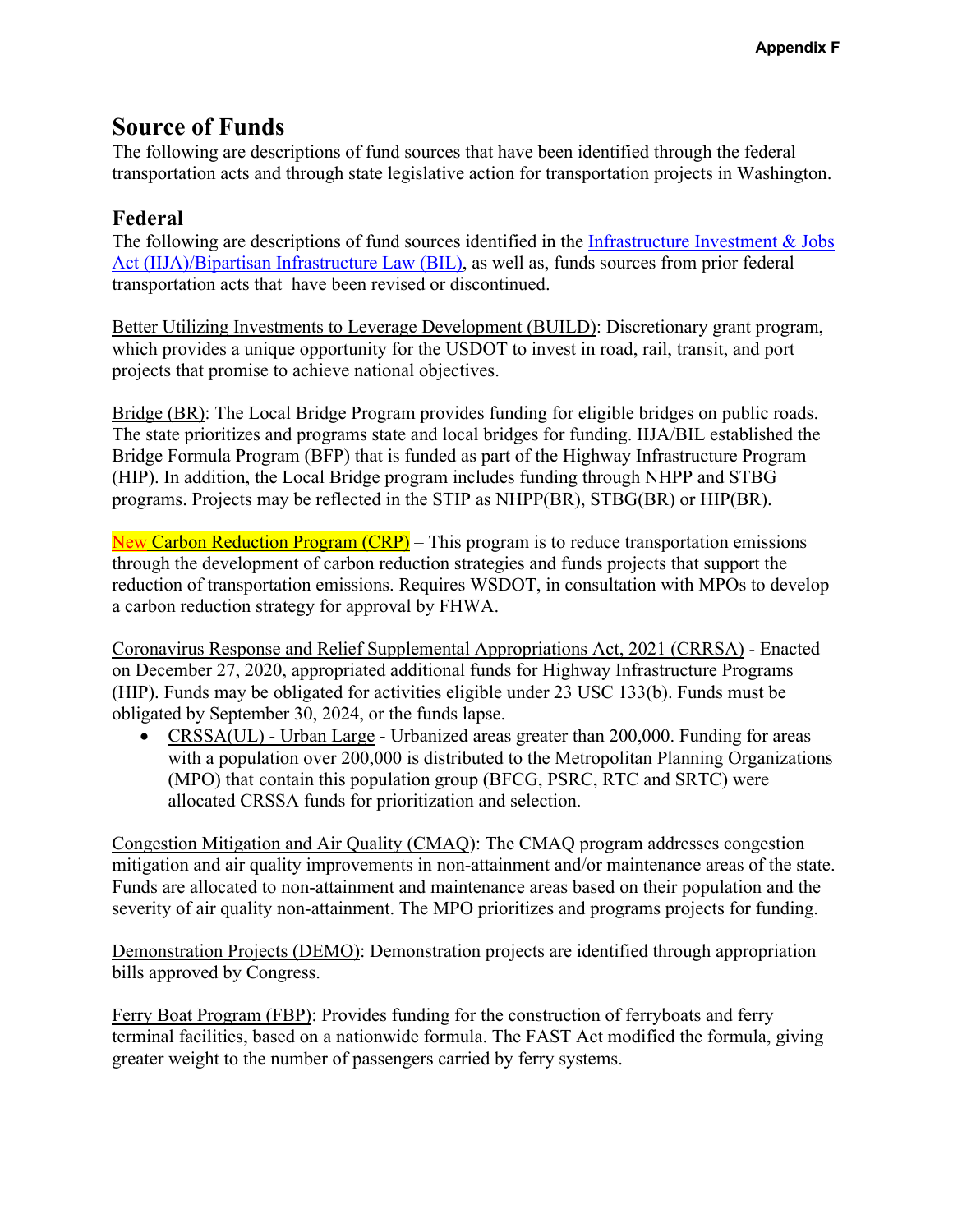High Priority Projects (DEMO): The High Priority Projects program provides designated funding for specific projects identified by Congress in 23 U.S.C. 117. The designated funding can only be used for the project as described in the law, [1601(a)]. Discontinued.

Highway Infrastructure Program (HIP): The 2019 Omnibus bill and the 2020 and 2021 Department of Transportation Appropriations Act provided additional funds apportioned as the STBG program (23 CFR 133(d)) for road and bridge projects.

- Eligible activities only construction of highways, bridges, and tunnels per 23 USC 133 (b)(1)(A). Construction includes design and right of way that directly relates to the construction of the roadway project. (23 USC (a)(4)) HIP funds are not eligible to be utilized on:
	- Rural minor collectors or local access,
	- Transportation alternatives, ferries, transit, etc.
	- Transportation planning and studies.
		- HIP(UL) Urban Large Urbanized areas greater than 200,000: Funding for areas with a population over 200,000 is distributed to the Metropolitan Planning Organizations (MPO) that contain this population group (BFCG, PSRC, RTC and SRTC) are allocated HIP funds for prioritization and selection.
		- HIP: WSDOT projects. WSDOT prioritizes and programs these projects.
- Funds must be obligated as follows or they lapse:
	- 2019 funds obligation deadline September 20, 2022,
	- 2020 funds obligation deadline September 20, 2023
	- 2021 funds obligation deadline September 20, 2024

Highway Safety Improvement Program (HSIP): The objective of the core safety program continues to achieve a significant reduction in traffic fatalities and serious injuries on all public roads, including non-State-owned public roads and roads on tribal lands. These funds are made available to all state and local agencies and tribal nations within Washington and can be applied to all public roadways. The state prioritizes and programs state and local projects based upon the Strategic Highway Safety plan approved by the Governor in 2006 and updated in 2019, called Target Zero. Includes funding for the Railway/Highway Crossing Program.

• Safe Routes to Schools (HSIP(SR)): The planning, design, and construction of infrastructure-related projects on any public road or any bicycle or pedestrian pathway or trail within two-miles of K-12 schools that will substantially improve the ability of students to walk and bicycle to school. Also, may include activities to encourage walking and bicycling to school. The state prioritizes and programs safe routes to schools projects for funding.

Infrastructure For Rebuilding America (INFRA): Provides discretionary funding to nationally and regionally significant freight and highway projects that align with the program goals to:

- Improve the safety, efficiency, and reliability of the movement of freight and people.
- Generate national or regional economic benefits and an increase in global economic competitiveness of the U.S.
- Reduce highway congestion and bottlenecks.
- Improve connectivity between modes of freight transportation.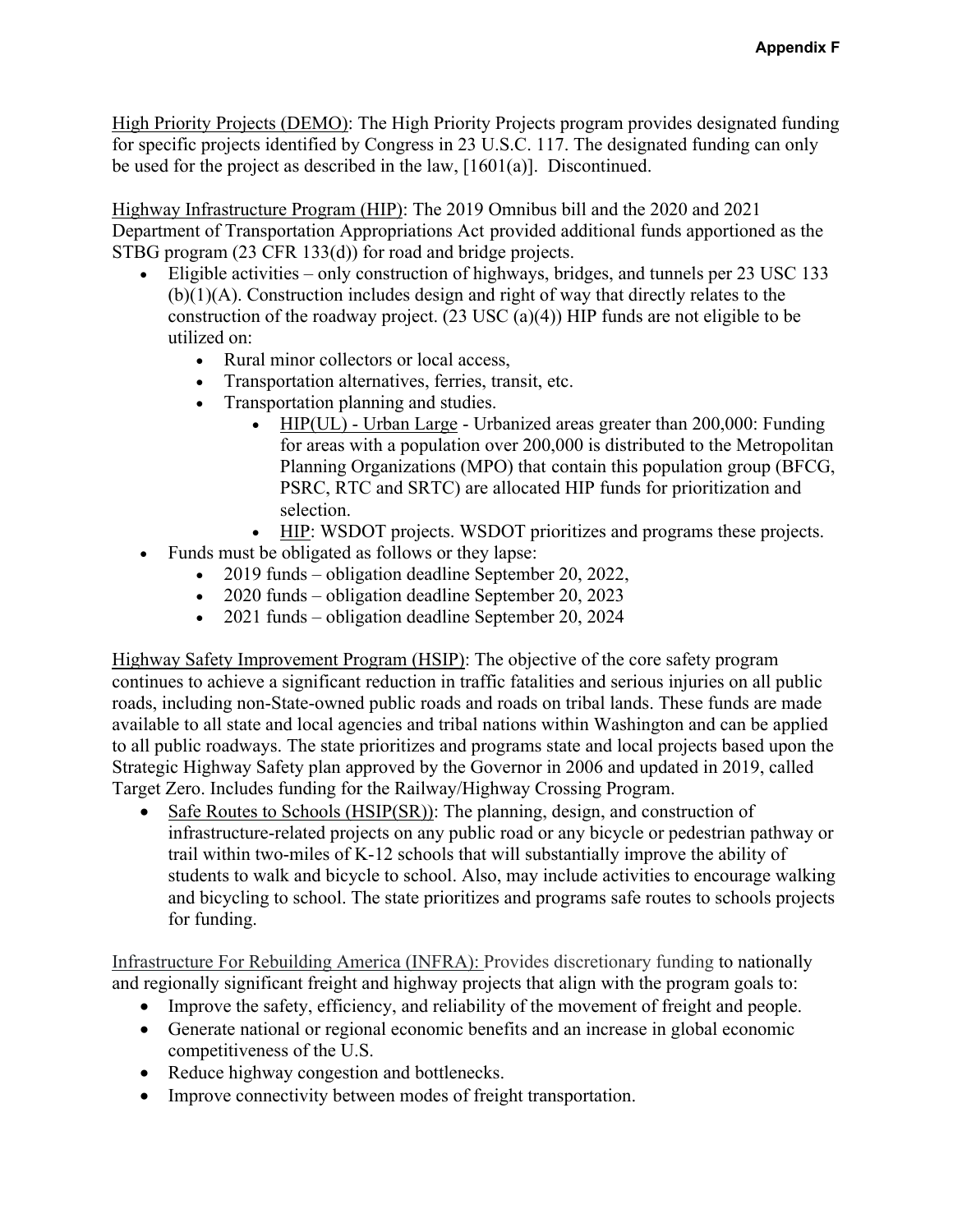- Enhance the resiliency of critical highway infrastructure and help protect the environment.
- Improve roadways vital to national energy security; and
- Address the impact of population growth on the movement of people and freight

New National Electric Vehicle Infrastructure Formula Program (NEVI) – This program provides funding to strategically deploy electric vehicle (EV) charging infrastructure and to establish an interconnected network to facilitate data collection, access, and reliability. Eligible uses are the acquisition and installation of electric vehicle charging infrastructure to serve as a catalyst for the deployment of such infrastructure and to connect it to a network to facilitate data collection, access, and reliability; proper operation and maintenance of electric vehicle charging infrastructure; data sharing about electric vehicle charging infrastructure to ensure the long-term success of investments. Funding for this program is through the Highway Infrastructure Program (HIP).

National Highway Freight Program (NHFP): This program provides funding to improve the efficient movement of freight on US highways that are part of the National Highway Freight Network (NHFN). The program provides funding in support of the following goals:

- Invest in infrastructure and operational improvements that strengthen economic competitiveness, reduce congestion, reduce cost of freight transportation, improve reliability, and increase productivity.
- Improve the safety, security, efficiency, and resiliency of freight transportation in rural and urban areas.
- Improve the state of good repair of the NHFN.
- Using advanced technology and innovation, improve NHFN safety, efficiency, and reliability.
- Improve efficiency and productivity of the NHFN.
- Improve state flexibility to support multi-state corridor planning and address highway freight connectivity.
- Reduce environmental impacts of freight movement on the NHFN.

international border crossings, intermodal transportation facilities, and major travel destinations. National Highway Performance Program (NHPP): Provides support for the condition and performance of the National Highway System (NHS), for the construction of new facilities on the NHS, and to ensure that investments of Federal-aid funds in highway construction are directed to support progress toward the achievement of performance targets established in a State's asset management plan for the NHS. Provides funding for projects including: construction, reconstruction, resurfacing, restoration, rehabilitation, and preservation of highways and bridges, including bridges on a non-NHS Federal-aid highway (If Interstate System and NHS Bridge Condition provision requirements are satisfied), or operational improvement of segments of the National Highway System. The enhanced National Highway System (NHS) is composed of rural and urban roads serving major population centers, It includes the Interstate System, all principal arterials (including some not previously designated as part of the NHS) and border crossings on those routes, highways that provide motor vehicle access between the NHS and major intermodal transportation facilities, and the network of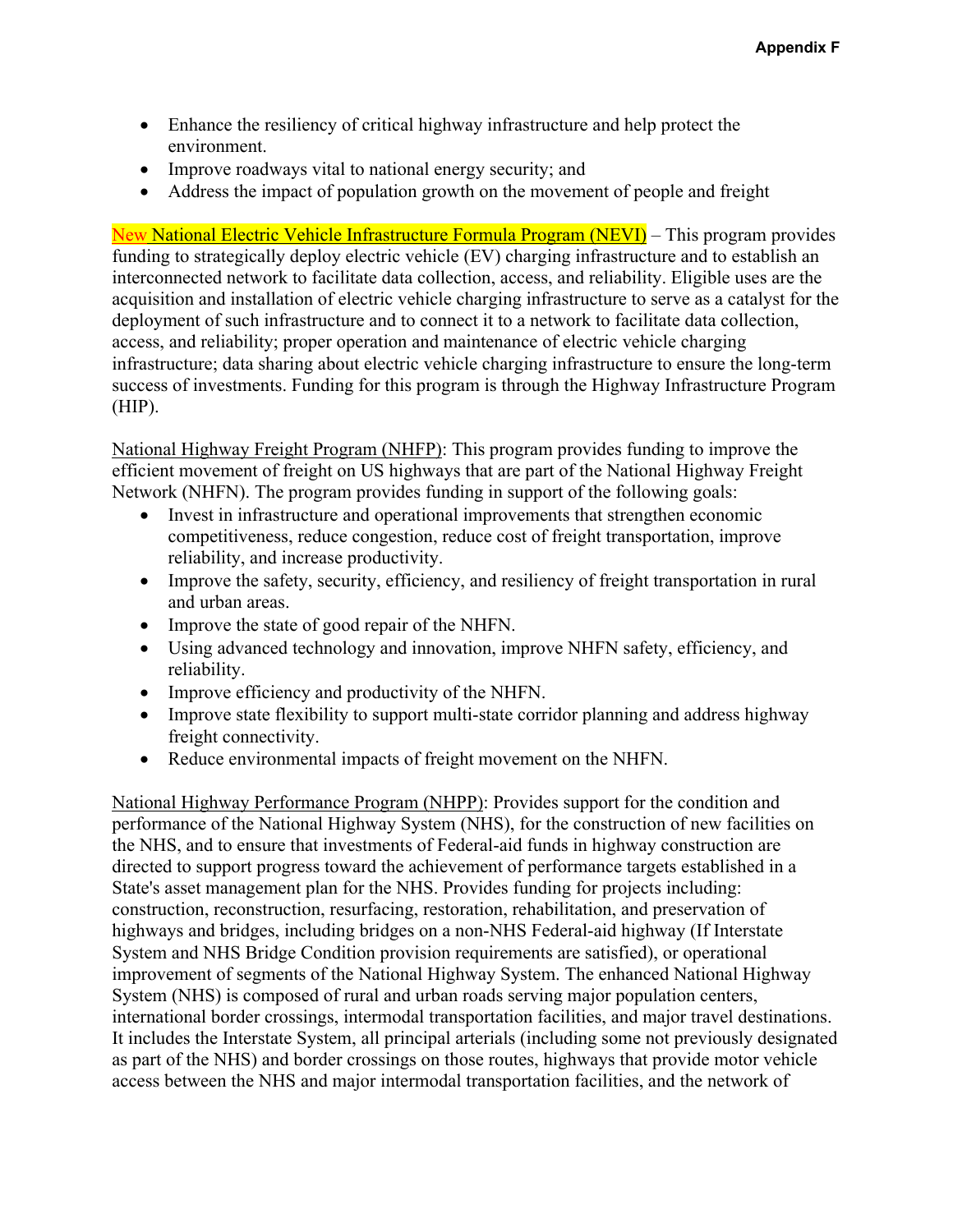installations. highways important to U.S. strategic defense (STRAHNET) and its connectors to major military

New Promoting Resilient Operations for Transformative, Efficient, and Cost-Saving Transportation (PROTECT) –This program is to support planning, resilience improvements, community resilience and evacuation routes, and at-risk coastal infrastructure. Funds may be used to conduct resilience planning, strengthen, and protect evacuation routes, and increase the resilience of surface transportation infrastructure from the impacts of sea level rise, flooding, wildfires, extreme weather events, and other natural disasters**.** Highway, transit, and certain port projects are eligible.

Rebuilding American Infrastructure with Sustainability and Equity (RAISE) - Discretionary Grant program, provides a unique opportunity for USDOT to invest in road, rail, transit, and port projects that promise to achieve national objectives. Previously known as the Better Utilizing Investments to Leverage Development (BUILD) and Transportation Investment Generating Economic Recovery (TIGER) Discretionary Grants.

Surface Transportation Block Grant (STBG) - This program provides flexible funding that may be used by WSDOT and localities for projects to preserve and improve the conditions and performance on any Federal-aid highway, bridge and tunnel projects on any public road, pedestrian and bicycle infrastructure, and transit capital projects, including intercity bus terminals. The STBG program includes sub-allocated funds based on population and flexible funds for use anywhere. Per the IIJA/BIL, the population categories were modified further dividing STBG funds:

- Regional STBG (STBG(UL), STBG(UM), STBG(USS), STBG(R), etc.): MPOs and county lead agencies are allocated STBG funds for prioritization and selection. The allocations are based on population areas as follows:
	- STBG(UL) Urbanized areas greater than 200,000 population.
	- New STBG(UM) Urbanized areas between 50,000 and 200,000 population.
	- $\bullet$  STBG(US) Urbanized areas greater than 5,000 but no more than 200,000 population. Discontinued.
	- New  $STBG(USS)$  Urbanized areas between 5,000 and 49,999 population.
	- $STBG(R)$  Areas of 5,000 or less population.
	- For use anywhere in the state
- WSDOT's STBG (STBG): A portion of the STBG funds that can be used anywhere, are for state highway system preservation and interstate reconstruction. WSDOT prioritizes and programs these projects.

Transportation Alternatives (TAP): This program is a set-aside of STBG funds. Provides funding for programs and projects defined as transportation alternatives, including on and off-road pedestrian and bicycle facilities, infrastructure projects for improving non-driver access to public transportation and enhanced mobility, community improvement activities, environmental mitigation, and safe routes to school projects. The TAP funds include an additional set-aside for the Recreational Trails Program. MPOs and RTPOs are allocated TAP funds for prioritization and selection. Per the IIJA/BIL, the population categories were modified further dividing the TAP funds as follows: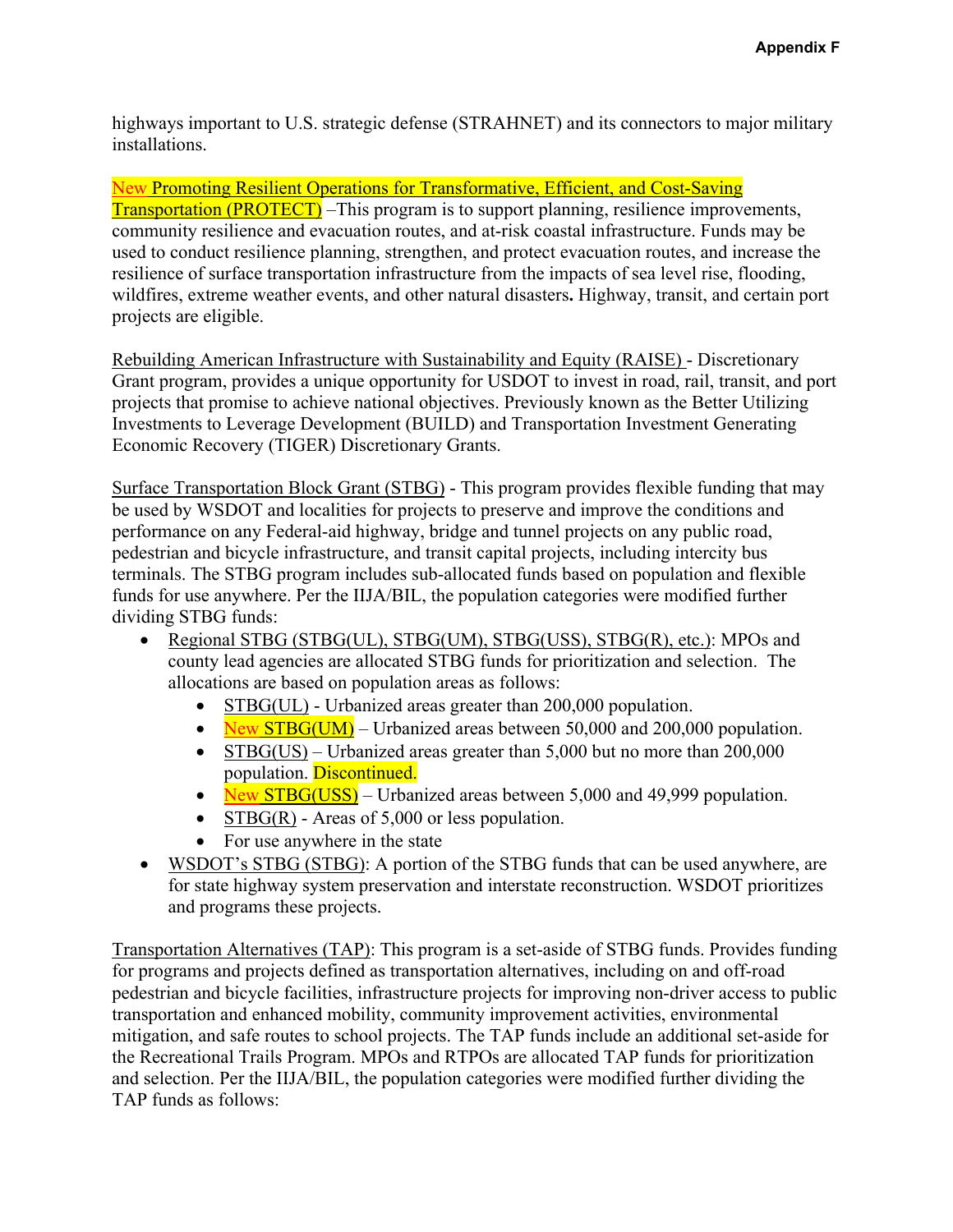- $TAP(UL)$  Urbanized areas greater than 200,000 population.
- $\sim$  New TAP(UM) Urbanized areas between 50,000 and 200,000 population
- TAP(US) Urbanized areas greater than  $5,000$  but no more than  $200,000$  population. Discontinued.
- New TAP(USS) Urbanized areas between 5,000 and 49,999 population.
- TAP(R) Areas of 5,000 or less population.
- For use anywhere in the state.
- Safe Routes to Schools (TAP(SR)): The planning, design, and construction of infrastructure-related projects on any public road or any bicycle or pedestrian pathway or trail within two-miles of K-12 schools that will substantially improve the ability of students to walk and bicycle to school. Also, may include activities to encourage walking and bicycling to school. The state prioritizes and programs safe routes to school projects for funding.

TIFIA - The Transportation Infrastructure Finance and Innovation Act (TIFIA) program provides Federal credit assistance in the form of direct loans, loan guarantees, and standby lines of credit to finance surface transportation projects of national and regional significance.

FTA Section 5307 – Urbanized Area Formula Grants: These funds are apportioned by a formula to each urbanized area, and are available for planning, capital, and operating assistance. Where they exist, the transportation management area (TMA) and the designated recipient determine the programming of these funds. WSDOT is the designated recipient for the Asotin, Bellingham, Bremerton, Longview, Marysville, Mount Vernon, Olympia, Walla Walla, Wenatchee, and Yakima urbanized areas. Job Access and Reverse Commute (JARC) program activities, which focused on providing services to low-income individuals to access jobs, are now eligible under the Urbanized Area Formula Program; this includes operating assistance with a 50 percent local match for job access and reverse commute activities. In addition, the urbanized area formula for distributing funds now includes the number of low-income individuals as a factor.

FTA Section 5307(h) – Passenger Ferry Grant Discretionary Program - provides competitive funding for projects that support passenger ferry systems in urbanized areas. These funds constitute a core investment in the enhancement and revitalization of public ferry systems in the Nation's urbanized areas. Funds are awarded based on factors such as the age and condition of existing ferryboats, terminals, and related infrastructure; benefits to riders, such as increased reliability; project readiness; and connectivity to other modes of transportation

FTA Section 5309 Capital Investment Grants: This discretionary program provides funding for fixed guideway investments such as new and expanded rapid rail, commuter rail, light rail, streetcars, bus rapid transit, and ferries, as well as corridor-based bus rapid transit investments that emulate the features of rail. There are four categories of eligible projects under the CIG program: New Starts, Small Starts, Core Capacity, and Programs of Interrelated Projects.

FTA Section 5310 - Enhanced Mobility of Seniors and Individuals with Disabilities: This program is intended to enhance mobility for seniors and persons with disabilities by providing funds for programs to serve the special needs of transit-dependent populations beyond traditional public transportation services and Americans with Disabilities Act (ADA) complementary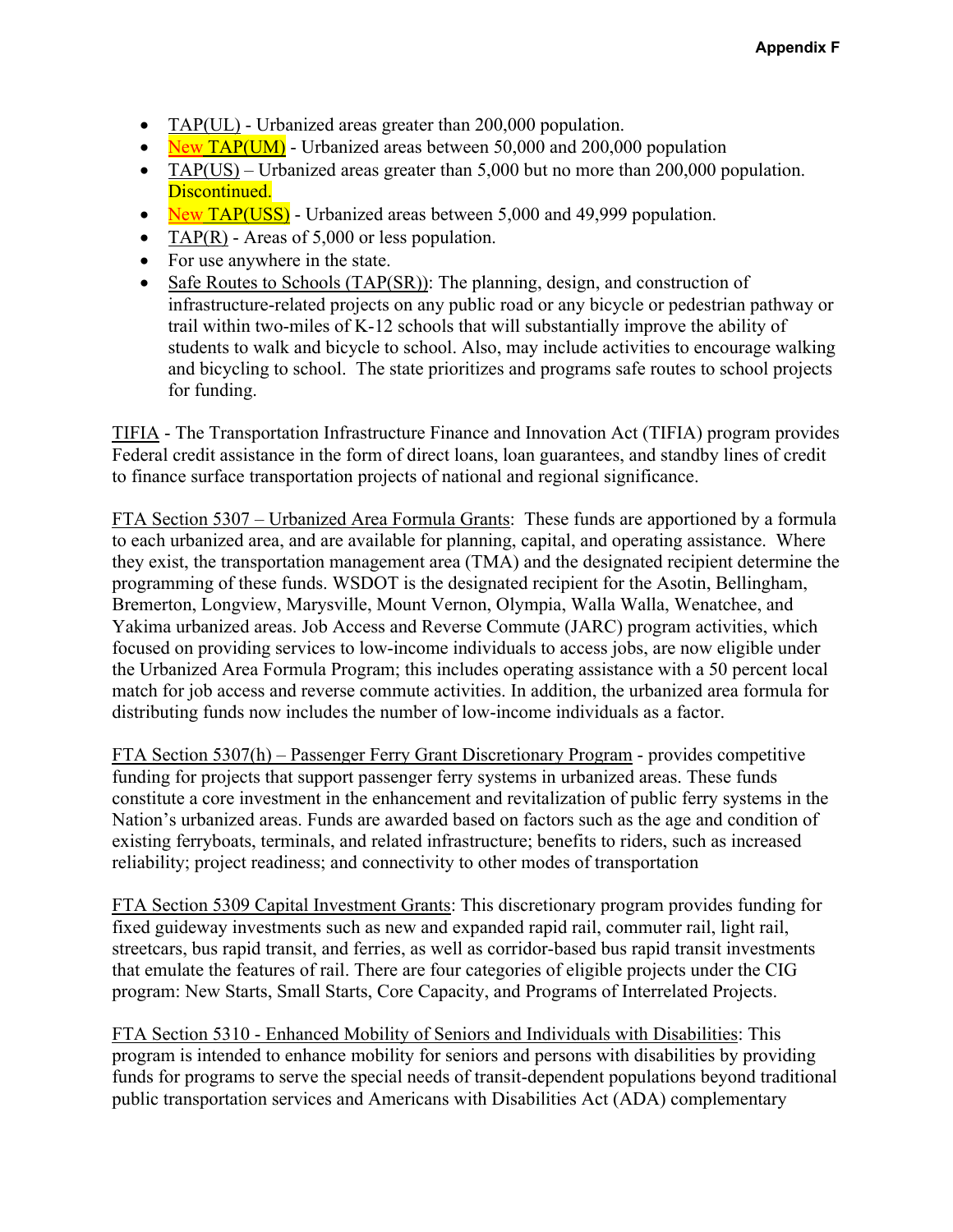paratransit services. Projects selected for funding must be included in a locally developed, coordinated Public Transit-Human Service Transportation Plan, and included in the RTPO program in their respective area. WSDOT administers the small urban and rural funds through a competitive grant program and programs Section 5310 projects in a statewide grouping in the STIP. Funds apportioned to large urbanized areas are programmed by the respective MPO. In the case of the Seattle Urbanized area, WSDOT administers the funds on behalf of the Puget Sound Regional Council.

FTA Section 5311 – Rural Area Formula Grants: These formula funds are apportioned to each state, and eligible activities include planning, Rural Transit Assistance Program (RTAP), intercity bus programs, state administration, and both capital and operating assistance. WSDOT administers these funds through a competitive grant program serving the general public in rural areas of the state and programs all Section 5311 projects in a statewide grouping in the STIP. Job Access and Reverse Commute (JARC) program activities, which focused on providing services to low-income individuals to access jobs, are now eligible under the rural formula program. This includes operating assistance with a 50 percent local match for job access and reverse commute activities. In addition, the formula now includes the number of low-income individuals as a factor.

FTA Section 5312 - Mobility on Demand (MOD) Sandbox Program: Funds projects that promote innovative business models to deliver high quality, seamless and equitable mobility options for all travelers.

FTA Section 5337 - State of Good Repair: This program is dedicated to repairing and upgrading the nation's rail transit systems along with high-intensity motor bus systems that use highoccupancy vehicle lanes, including bus rapid transit (BRT). Projects are limited to replacement and rehabilitation, or capital projects required to maintain public transportation systems in a state of good repair. Under this law, grantees will be required to establish and use an asset management system to develop capital asset inventories and condition assessments, and report on the condition of their system as a whole.

FTA Section 5339 - Bus and Bus Facilities: This program provides funding through a statutory formula to replace, rehabilitate and purchase buses and related equipment and to construct busrelated facilities. Formula funds in large urbanized areas are programmed by the designated recipient. WSDOT suballocates the small urban formula funds to the small urban transit agencies who are responsible for programming the funding. WSDOT administers the statewide portion of the funds through a competitive process with priority given to projects serving rural areas. The statewide funds are programed by WSDOT in a statewide grouping in the STIP.

FTA Section 5339(b) – Bus and Bus Facilities Discretionary Program: Provides funding through a competitive allocation process to replace, rehabilitate and purchase buses and related equipment and to construct bus-related facilities. The competitive allocation provides funding for major improvements to bus transit systems that would not be achievable through formula allocations. Funds are programmed by the recipient.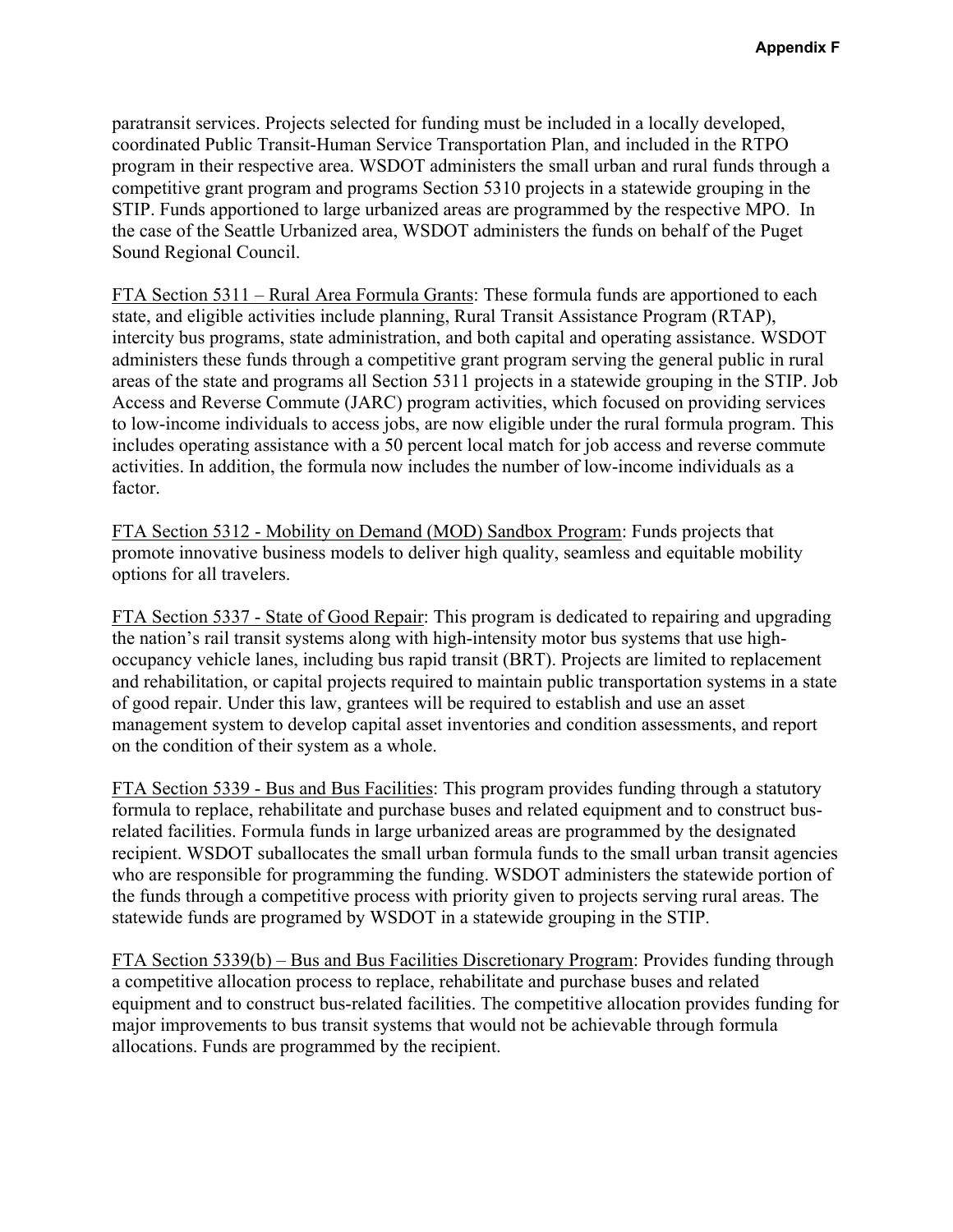FTA Section 5339(c) – Low or No-Emission Vehicle Program: The Low or No Emission Competitive program provides funding to state and local governmental authorities for the purchase or lease of zero-emission and low-emission transit buses as well as acquisition, construction, and leasing of required supporting facilities. Under the FAST Act, \$55 million per year is available until fiscal year 2020. Funds are programmed by the recipient.

FTA Discretionary: Other discretionary/competitive FTA awards.

Federal Lands and Tribal Transportation Programs: For Federal lands transportation facilities, Federal lands access transportation facilities, and tribal transportation facilities.

- Tribal Transportation Program (TTP): Funds projects that improve access to and within Tribal lands. This program adds new set asides for tribal bridge projects and tribal safety projects. Maybe reflected in STIP as IRR.
- Federal Lands Transportation Program (WFL): Funds projects that improve access within the Federal estate, such as national forests and national recreation areas, on infrastructure owned by the Federal government. This program combines the former Park Roads and Refuge Roads programs and adds three new Federal land management agency (FLMA) partners.
- Federal Lands Access Program (WFL): Funds projects that improve access to the Federal estate on infrastructure owned by States and local governments. Replacing and expanding the Forest Highways program, projects providing access to any Federal lands are eligible for this new comprehensive program.

Department of Defense (DOD): Transportation projects are sometimes funded through Department of Defense rather than FHWA.

Community Development Block Grant (CDBG): CDBG program funds are primarily for low and moderate-income communities, to partially pay for projects advocating for the interests of a lowincome neighborhood, such as providing new street infrastructure and supporting neighborhood revitalization. These grants are awarded through Washington State Department of Commerce.

Discretionary: All other unidentified federal fund sources.

## **State**

New Carbon Emissions Reduction (CER) – Funding for reductions in transportation sector carbon emissions through a variety of carbon reducing investments, such as transportation alternatives to single occupancy passenger vehicles; reductions in single occupancy passenger vehicle miles traveled; reductions in per mile emissions in vehicles, including through the funding of alternative fuel infrastructure and incentive programs; and emission reduction programs for freight transportation, including motor vehicles and rail, as well as for ferries and other maritime and port activities. This funding is part of the 16-year package, totaling over \$17 billion of state and local projects.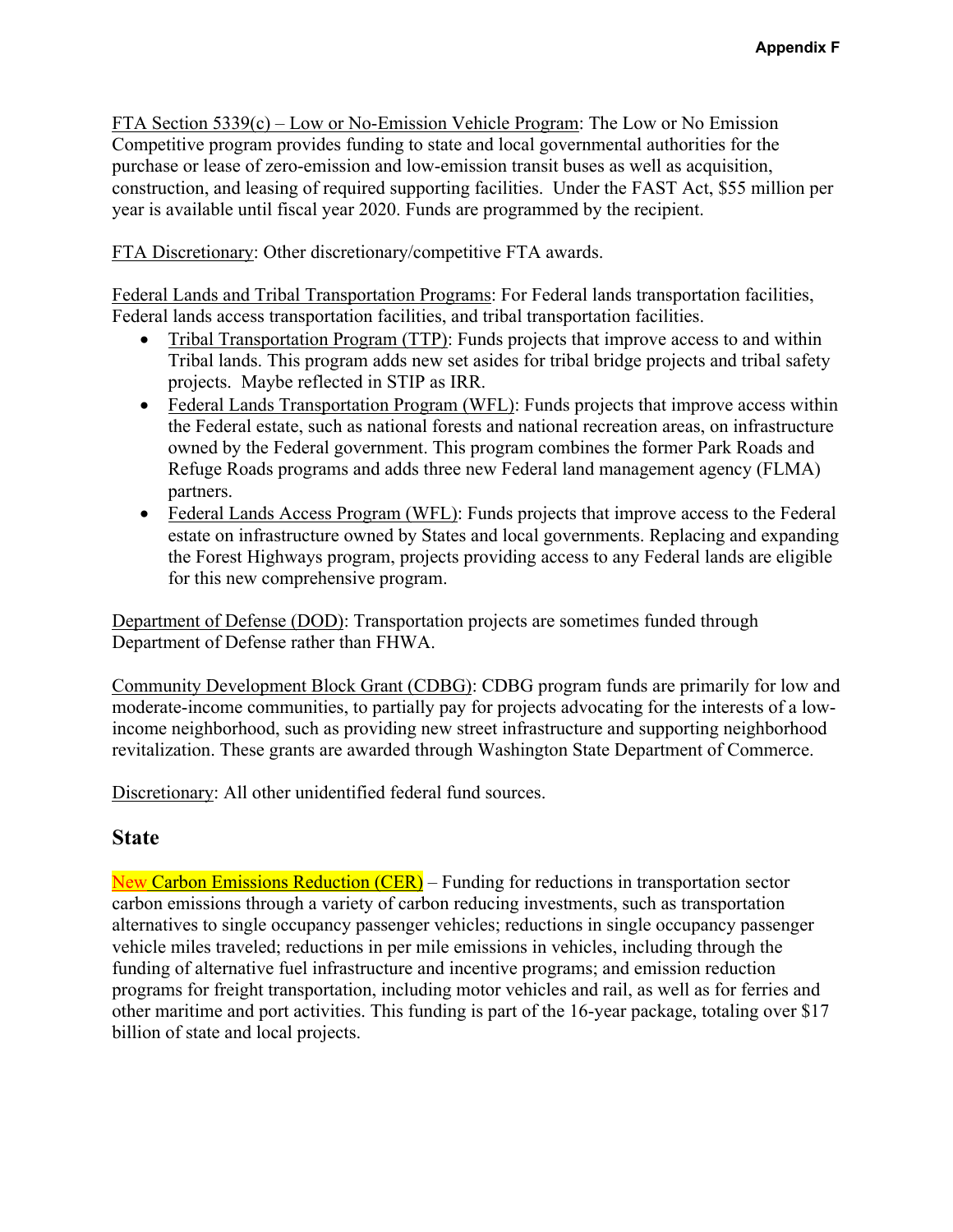New Climate Active Transportation (CAT) – Funding for safe routes to schools, school-based bike program, pedestrian and bicycle grants, complete streets grants and connecting communities grants. This funding is part of the 16-year package, totaling over \$17 billion of state and local projects.

New Climate Transit Programs (CTP) – Funding for transit support grants, tribal transit mobility grants, transit coordination grants, special need grants, bus and bus facility grants, green transit grants, and transportation demand management grants. This funding is part of the 16-year package, totaling over \$17 billion of state and local projects.

Connecting Washington Account (CWA): In 2015, CWA package was enacted as a \$16 billion investment over the next 16 years that includes state and local projects.

Coronavirus State Recovery Fund (CSRF) - Per RCW 43.79.557, the coronavirus state fiscal recovery fund was created in the state treasury for all federal moneys received by the state pursuant to the American Rescue Plan act of 2021, state fiscal recovery fund, P.L. 117-2, subtitle M, section 9901.

County Road Administration Board (CRAB): An independent state agency that provides state funding through a share of the statewide gas tax, for county roadway projects and the county owned ferry system.

- Rural Arterial Program (RAP): funds improvements on the county existing rural arterial road network.
- County Arterial Preservation Program (CAPP): funds pavement preservation projects of a county's existing paved arterial road network.
- The County Ferry Capital Improvement Program (CFCIP): offers financial assistance for major capital improvements to the four county-operated ferry systems.

Freight Mobility Strategic Investment Board (FMSIB): An independent state agency that provides state funds for freight mobility and freight mitigation projects along strategic freight corridors.

New Move Ahead Washington (MAW) –. This funding is part of the 16-year package, totaling over \$17 billion of state and local projects.

Other State Funding Sources (OTHER): All other unidentified state fund sources.

Pedestrian and Bicycle Program (Ped/Bike Program): This program's objective is to improve the transportation system to enhance safety and mobility for people who chose to walk or bike. The state prioritizes and programs projects.

Public Works Trust Fund (PWTF): A low-interest loan program for local governments to fund needed infrastructure improvements, administered by the Public Works Board by the Washington State Department of Commerce.